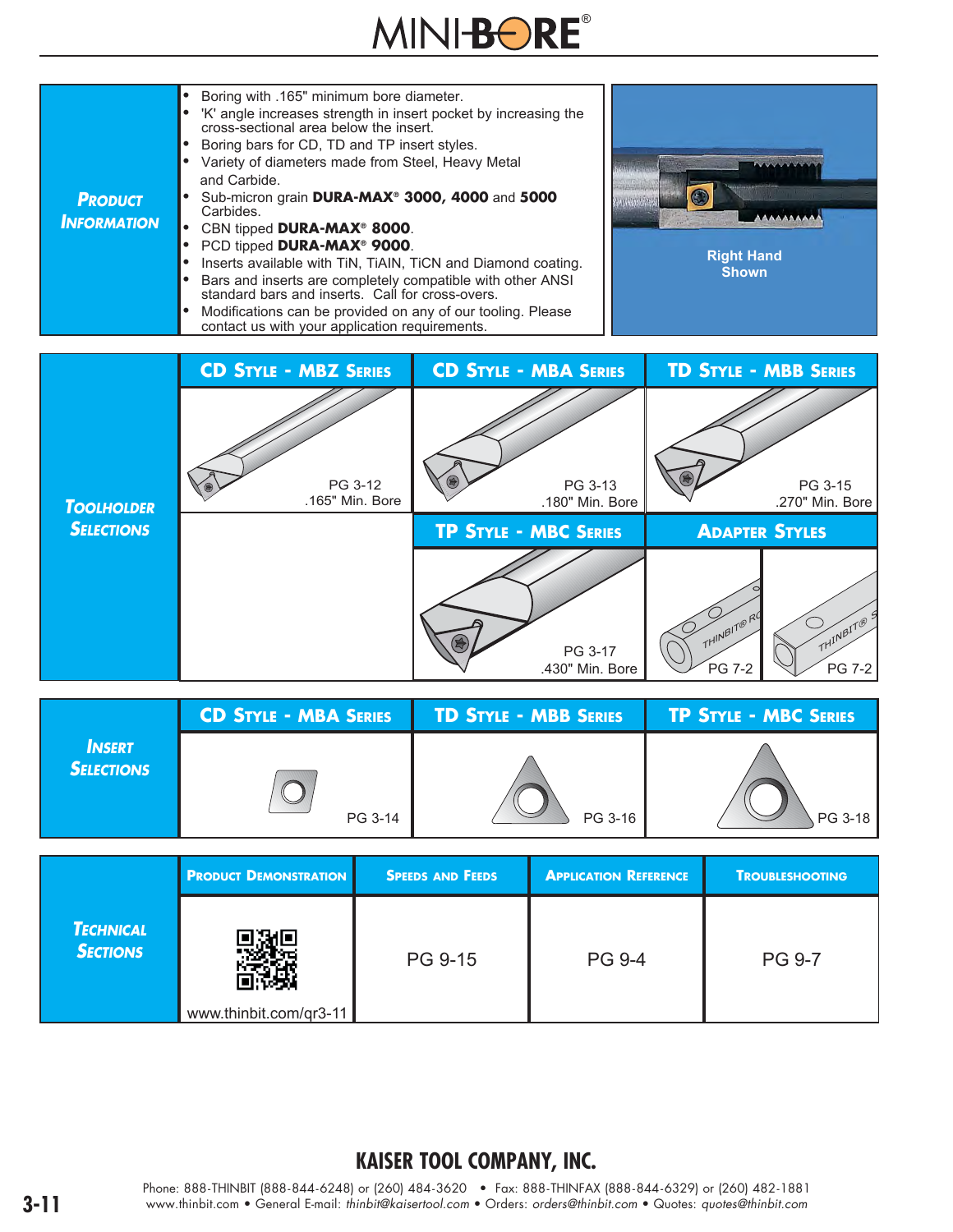Select the **ORDER CODE** in the table below that represents your selection of tool specifications.

**EXAMPLE:** 

The **ORDER CODE** for a .165" minimum bore, right hand, steel, .187" shank is:

**MBZS171816R**



|                                          |                               |                                                              | <b>TOOL SPECIFICATIONS</b> |            |                       |               |              |                       | <b>ORDER CODE</b> |                          |
|------------------------------------------|-------------------------------|--------------------------------------------------------------|----------------------------|------------|-----------------------|---------------|--------------|-----------------------|-------------------|--------------------------|
|                                          | <b>Minimum</b><br><b>Bore</b> | <b>Material</b>                                              | <b>Bar Diameter</b>        | Length     | <b>Neck</b><br>Length | Lead<br>Angle | 'K'<br>Angle | <b>Boring Bar</b>     |                   | <b>Replacement Parts</b> |
|                                          | 'В'                           | <b>Extension Ratios:</b>                                     | 'A'                        | <b>'D'</b> | Έ,                    | 'C'           | 'K'          | <b>Includes Screw</b> |                   |                          |
| $.140"$ I.C.                             | With .007" radius insert      | Steel: $4 \times \emptyset$<br>Carbide: $8 \times \emptyset$ |                            |            |                       |               |              | and Wrench            | <b>Screw</b>      | Wrench                   |
| <b>Right Hand</b><br><b>Bars</b>         | 0.165"                        | <b>Steel</b>                                                 | .187"                      | 2.500"     | .580"                 | $7^\circ$     | $17^{\circ}$ | MBZS171816R           | F11               | W11                      |
| Use inserts<br>beginning with<br>'MBZIZ' |                               | Carbide                                                      | .156"                      | 4.477"     | 1.500"                | $7^\circ$     | $17^\circ$   | MBZC171516R           |                   |                          |

#### TO ORDER CDCD STYLE - MBZ SERIES INSERTS

|                                                            | <b>Minimum</b><br><b>Bore</b>                                                                     | <b>Material</b>                                            | <b>Bar Diameter</b>                      | Length          | <b>Neck</b><br>Length | Lead<br>Angle | 'K'<br>Angle                        | <b>Boring Bar</b>                                                                 | <b>Replacement Parts</b> |                                    |
|------------------------------------------------------------|---------------------------------------------------------------------------------------------------|------------------------------------------------------------|------------------------------------------|-----------------|-----------------------|---------------|-------------------------------------|-----------------------------------------------------------------------------------|--------------------------|------------------------------------|
| .140" I.C.                                                 | 'B'<br>With .007" radius insert                                                                   | <b>Extension Ratios:</b><br>Steel: 4 x ø<br>Carbide: 8 x ø | 'A'                                      | 'D'             | 'E'                   | 'C'           | 'K'                                 | <b>Includes Screw</b><br>and Wrench                                               | <b>Screw</b>             | <b>Wrench</b>                      |
| Right Hand<br>Bars                                         | 0.165"                                                                                            | <b>Steel</b>                                               | .187"                                    | 2.500"          | .580"                 | $7^\circ$     | $17^\circ$                          | MBZS171816R                                                                       | F <sub>11</sub>          | W11                                |
| Use inserts<br>beginning with<br>'MBZIZ'                   |                                                                                                   | Carbide                                                    | .156"                                    | 4.477"          | 1.500"                | $7^\circ$     | $17^\circ$                          | MBZC171516R                                                                       |                          |                                    |
|                                                            | Select the ORDER CODE in the table below that represents your selection of insert specifications. |                                                            | TO ORDER CDCD STYLE - MBZ SERIES INSERTS | <b>EXAMPLE:</b> |                       |               |                                     |                                                                                   |                          |                                    |
|                                                            | The ORDER CODE for a DURA-MAX <sup>®</sup> 5000 insert with .007" radius and TiN coating is:      |                                                            |                                          | MBZIZ07D5C      |                       |               |                                     |                                                                                   |                          |                                    |
| <b>MBZ</b> Series<br>Use toolholders                       | <b>Insert</b>                                                                                     | <b>SPECIFICATIONS</b><br><b>Corner</b>                     |                                          |                 |                       |               | <b>ORDER CODE</b><br><b>Coating</b> | See Page 9-5 for expanded material description and Page 9-15 for speeds and feeds |                          |                                    |
|                                                            | <b>Material</b>                                                                                   | <b>Radius</b>                                              | <b>Uncoated</b>                          |                 | <b>TiN</b>            |               | <b>TICN</b><br><b>Non-stock</b>     | <b>TIAIN</b><br><b>Non-stock</b>                                                  |                          | <b>Diamond</b><br><b>Non-stock</b> |
|                                                            | DURA-MAX <sup>®</sup>                                                                             | .002"                                                      | MBZIZ02D4U                               |                 | MBZIZ02D4C            |               | MBZIZ02D4D                          | MBZIZ02D4E                                                                        |                          | MBZIZ02D4F                         |
|                                                            | 4000 carbide<br>For Steel &                                                                       | .007"                                                      | MBZIZ07D4U                               |                 | MBZIZ07D4C            |               | MBZIZ07D4D                          | MBZIZ07D4E                                                                        |                          | MBZIZ07D4F                         |
|                                                            | <b>Interrupted Cutting</b>                                                                        | .015"                                                      | MBZIZ15D4U                               |                 | MBZIZ15D4C            |               | MBZIZ15D4D                          | MBZIZ15D4E                                                                        |                          | MBZIZ15D4F                         |
|                                                            | DURA-MAX <sup>®</sup>                                                                             | .002"                                                      | MBZIZ02D5U                               |                 | MBZIZ02D5C            |               | MBZIZ02D5D                          | MBZIZ02D5E                                                                        |                          | MBZIZ02D5F                         |
| beginning with 'MBZ'<br><b>2.140 I.C.-</b><br>$15^{\circ}$ | 5000 carbide<br>For Aluminum &                                                                    | .007"                                                      | MBZIZ07D5U                               |                 | MBZIZ07D5C            |               | MBZIZ07D5D                          | MBZIZ07D5E                                                                        |                          | MBZIZ07D5F                         |

# **KAISER TOOL COMPANY, INC.**

**BORING**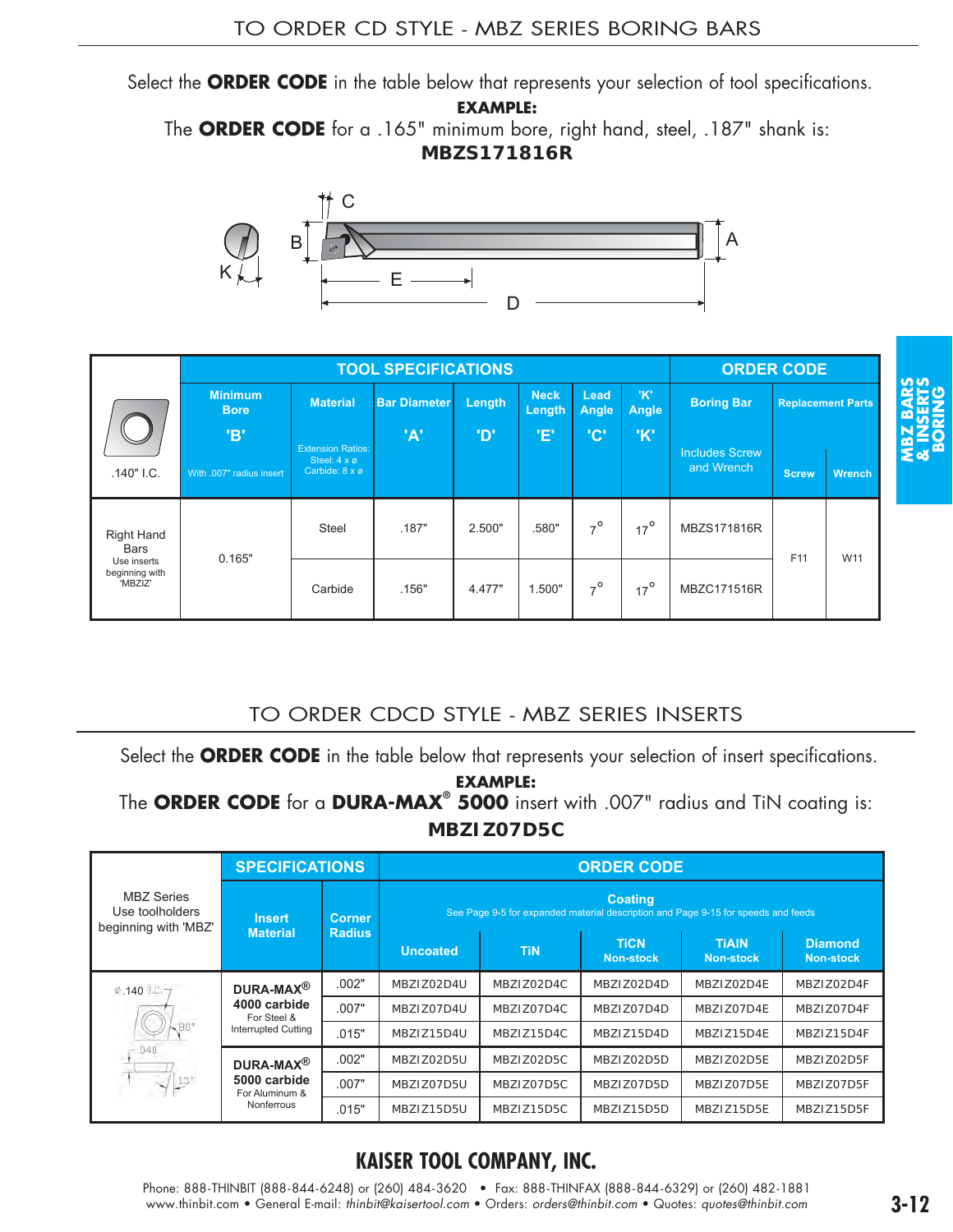#### TO ORDER CD STYLE - MBA SERIES BORING BARS

Select the **ORDER CODE** in the table below that represents your selection of tool specifications.

**EXAMPLE:** 

The **ORDER CODE** for a .205" minimum bore, right hand, steel, .187" shank is:

#### **MBAS151820R**





|                                                                         |                               |                                                                                  |             | <b>TOOL SPECIFICATIONS</b> |                          |                |               |                               | <b>ORDER CODE</b>                   |                          |               |
|-------------------------------------------------------------------------|-------------------------------|----------------------------------------------------------------------------------|-------------|----------------------------|--------------------------|----------------|---------------|-------------------------------|-------------------------------------|--------------------------|---------------|
|                                                                         | <b>Minimum</b><br><b>Bore</b> | <b>Material</b>                                                                  |             | <b>Bar Diameter</b>        |                          | Length         | Lead<br>Angle | "K"<br><b>Angle</b>           | <b>Boring Bar</b>                   | <b>Replacement Parts</b> |               |
|                                                                         | <b>'B'</b>                    |                                                                                  | 'F'         | 'A'                        | 'E'                      | <b>'D'</b>     | <b>'C'</b>    | 'K'                           |                                     |                          |               |
| .156" I.C.                                                              | With .007"<br>radius insert   | <b>Extension Ratios:</b><br>Steel: 4 x ø<br>Heavy Metal: 6 x ø<br>Carbide: 8 x ø | <b>Neck</b> | <b>Shank</b>               | <b>Neck</b>              | <b>Overall</b> |               | <b>See</b><br>Page<br>$3 - 2$ | <b>Includes Screw</b><br>and Wrench | <b>Screw</b>             | <b>Wrench</b> |
|                                                                         |                               | Steel                                                                            | .164"       | .187"                      | .520"                    | 2.500"         | $7^\circ$     | 17 <sup>°</sup>               | MBAS171818R                         |                          |               |
|                                                                         |                               |                                                                                  | .164"       | .375"                      | .500"                    | 2.500"         | $7^\circ$     | 17 <sup>°</sup>               | MBAS373718R050                      |                          |               |
|                                                                         | .180"                         | Heavy                                                                            |             | .156"                      | ---                      | 3.976"         | $7^\circ$     | 17 <sup>°</sup>               | MBAH171518R                         | F11                      | W11           |
|                                                                         |                               | Metal                                                                            | .164"       | .500"                      | .750"                    | 3.000"         | $7^\circ$     | 17 <sup>°</sup>               | MBAH375018R075                      |                          |               |
|                                                                         |                               | Carbide                                                                          |             | .156"                      | ---                      | 4.477"         | $7^\circ$     | 17 <sup>°</sup>               | MBAC171518R                         |                          |               |
|                                                                         |                               |                                                                                  |             | .187"                      | ---                      | 3.500"         | $5^{\circ}$   | 17 <sup>°</sup>               | MBAS151820R                         |                          |               |
|                                                                         | .205"                         | Steel                                                                            | .180"       | .500"                      | .500"                    | 3.000"         | $5^{\circ}$   | 17 <sup>°</sup>               | MBAS355020R050                      | F <sub>15</sub>          | W11           |
|                                                                         |                               | Heavy<br>Metal                                                                   |             | .187"                      | ---                      | 3.976"         | $5^\circ$     | 17 <sup>°</sup>               | MBAH151820R                         |                          |               |
| Right Hand                                                              |                               |                                                                                  |             | .187"                      | ---                      | 3.500"         | $0^{\circ}$   | 17 <sup>°</sup>               | MBAS101821R                         |                          |               |
| <b>Bars</b>                                                             | .210"                         | Steel                                                                            | .187"       | .375"                      | 1.000"                   | 3.000"         | $5^{\circ}$   | 17 <sup>°</sup>               | MBAS353721R100                      | F15                      | W11           |
|                                                                         |                               | Heavy<br>Metal                                                                   |             | .187"                      | ---                      | 3.976"         | $0^{\circ}$   | 17 <sup>°</sup>               | MBAH101821R                         |                          |               |
|                                                                         |                               | Steel                                                                            | .197"       | .375"                      | .500"                    | 2.500"         | $0^{\circ}$   | 17 <sup>°</sup>               | MBAS303722R050                      |                          |               |
| Use inserts beginning<br>with                                           |                               | Heavy                                                                            | .187"       |                            | $\overline{\phantom{a}}$ | 3.976"         | $5^{\circ}$   | 17 <sup>°</sup>               | MBAH151822R                         |                          |               |
| 'MBAIW',<br>'MBAIZ',                                                    | .220"                         | Metal                                                                            | .187"       | .500"                      | 1.125"                   | 3.977"         | $5^{\circ}$   | 17 <sup>°</sup>               | MBAH355022R112                      | F15                      | W11           |
| left hand 'MBAIG'<br>inserts and                                        |                               | Carbide                                                                          |             | .187"                      | ---                      | 4.477"         | $5^{\circ}$   | 17 <sup>°</sup>               | MBAC151822R                         |                          |               |
| most ANSI 'CD'                                                          | .230"                         | Steel                                                                            |             | .187"                      | $\overline{a}$           | 3.500"         | $5^{\circ}$   | 17 <sup>°</sup>               | MBAS151823R                         | F <sub>15</sub>          | W11           |
| standard inserts                                                        | .270"                         | Steel                                                                            |             | .250"                      | ---                      | 4.000"         | $0^{\circ}$   | $12^{\circ}$                  | MBAS102527R                         | F15                      | W11           |
|                                                                         |                               |                                                                                  |             | .250"                      | $\overline{\phantom{a}}$ | 4.000"         | $5^{\circ}$   | $12^{\circ}$                  | MBAS152528R                         |                          |               |
|                                                                         |                               | Steel                                                                            | .250"       | .375"                      | 1.250"                   | 3.000"         | $5^{\circ}$   | $12^{\circ}$                  | MBAS353728R125                      |                          |               |
|                                                                         | .280"                         | Heavy<br>Metal                                                                   |             | .250"                      | $\qquad \qquad \cdots$   | 3.976"         | $5^\circ$     | $12^{\circ}$                  | MBAH152528R                         | F <sub>15</sub>          | W11           |
|                                                                         |                               | Carbide                                                                          |             | .250"                      | ---                      | 6.504"         | $5^\circ$     | $12^{\circ}$                  | MBAC152528R                         |                          |               |
|                                                                         | .350"                         | Heavy<br>Metal                                                                   |             | .313"                      | $---$                    | 5.500"         | $5^{\circ}$   | $8^{\circ}$                   | MBAH153135R                         | F <sub>15</sub>          | W11           |
|                                                                         |                               | Steel                                                                            | .164"       | .187"                      | .520"                    | 2.500"         | $7^\circ$     | $17^{\circ}$                  | MBAS171818L                         |                          |               |
| Left Hand<br>Bars                                                       | .180"                         | Heavy<br>Metal                                                                   |             | .156"                      | ---                      | 3.976"         | $7^\circ$     | 17 <sup>°</sup>               | MBAH171518L                         | F11                      | W11           |
| Use inserts beginning<br>with<br>'MBAIW',<br>'MBAIZ',                   | .205"                         | Steel                                                                            | .180"       | .500"                      | .500"                    | 3.000"         | $5^{\circ}$   | $17^{\circ}$                  | MBAS355020L050                      |                          |               |
| right hand 'MBAIG'<br>inserts and<br>most ANSI 'CD'<br>standard inserts | .230"                         | Steel                                                                            |             | .187"                      | ---                      | 3.500"         | $5^\circ$     | $17^{\circ}$                  | MBAS151823L                         | F15                      | W11           |
|                                                                         | .280"                         | Steel                                                                            |             | .250"                      | ---                      | 4.000"         | $5^{\circ}$   | $12^{\circ}$                  | MBAS152528L                         |                          |               |

#### **KAISER TOOL COMPANY, INC.**

Phone: 888-THINBIT (888-844-6248) or (260) 484-3620 • Fax: 888-THINFAX (888-844-6329) or (260) 482-1881 **3-13** www.thinbit.com • General E-mail: *thinbit@kaisertool.com* • Orders: *orders@thinbit.com* • Quotes: *quotes@thinbit.com*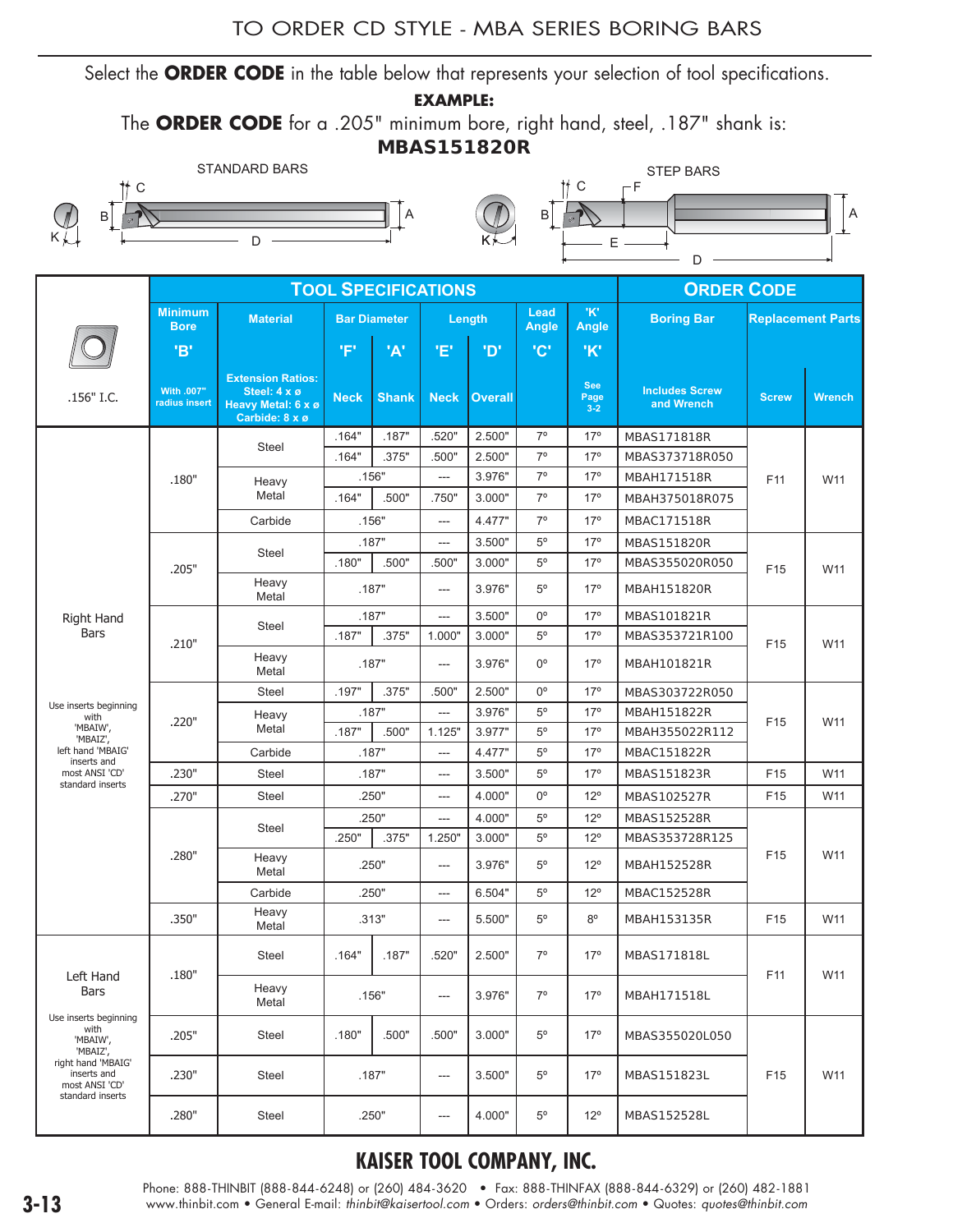Select the **ORDER CODE** in the table below that represents your selection of insert specifications.

**EXAMPLE:** 

The **ORDER CODE** for a molded chipbreaker, **DURA-MAX® 4000** insert with .007" radius and TiN coating is: **MBAIW07D4C**

|                                                   | <b>SPECIFICATIONS</b>                                     |                |                                                                                                                                             |             | <b>ORDER CODE</b>                                                                                    |                                  |                                    |                                    |
|---------------------------------------------------|-----------------------------------------------------------|----------------|---------------------------------------------------------------------------------------------------------------------------------------------|-------------|------------------------------------------------------------------------------------------------------|----------------------------------|------------------------------------|------------------------------------|
| CD Style<br><b>MBA Series</b><br>Use toolholders  | <b>Insert</b>                                             | <b>Corner</b>  |                                                                                                                                             |             | <b>Coating</b><br>See Page 9-5 for expanded material descriptions and Page 9-15 for Speeds and Feeds |                                  |                                    |                                    |
| beginning with 'MBA'                              | <b>Material</b>                                           | <b>Radius</b>  | <b>Uncoated</b>                                                                                                                             | <b>TiN</b>  | <b>TiCN</b><br><b>Non-stock</b>                                                                      | <b>TIAIN</b><br><b>Non-stock</b> | <b>Diamond</b><br><b>Non-stock</b> |                                    |
| Flat top                                          | <b>DURA-MAX®</b>                                          | .002"          | MBAIZ02D4U                                                                                                                                  | MBAIZ02D4C  | MBAIZ02D4D                                                                                           | MBAIZ02D4E                       | MBAIZ02D4F                         |                                    |
|                                                   | <b>4000</b> Carbide<br>For Steel &                        | .007"          | MBAIZ07D4U                                                                                                                                  | MBAIZ07D4C  | MBAIZ07D4D                                                                                           | MBAIZ07D4E                       | MBAIZ07D4F                         |                                    |
| 156 I.C.                                          | Interrupted Cutting                                       | .015"          | MBAIZ15D4U                                                                                                                                  | MBAIZ15D4C  | MBAIZ15D4D                                                                                           | MBAIZ15D4E                       | MBAIZ15D4F                         |                                    |
|                                                   | <b>DURA-MAX®</b>                                          | .002"          | MBAIZ02D5U                                                                                                                                  | MBAIZ02D5C  | MBAIZ02D5D                                                                                           | MBAIZ02D5E                       | MBAIZ02D5F                         |                                    |
|                                                   | <b>5000</b> Carbide<br>For Aluminum &                     | .007"          | MBAIZ07D5U                                                                                                                                  | MBAIZ07D5C  | MBAIZ07D5D                                                                                           | MBAIZ07D5E                       | MBAIZ07D5F                         |                                    |
|                                                   | Nonferrous                                                | .015"          | MBAIZ15D5U                                                                                                                                  | MBAIZ15D5C  | MBAIZ15D5D                                                                                           | MBAIZ15D5E                       | MBAIZ15D5F                         | <b>BARS</b><br>& INSERTS<br>BORING |
|                                                   | <b>DURA-MAX®</b><br><b>8000 CBN</b>                       | .002"          | MBAIZ02D8                                                                                                                                   |             |                                                                                                      |                                  |                                    |                                    |
|                                                   | For Hardened<br>Materials                                 | .007"          | MBAIZ07D8                                                                                                                                   |             |                                                                                                      |                                  |                                    |                                    |
|                                                   |                                                           | .015"          | MBAIZ15D8                                                                                                                                   |             |                                                                                                      |                                  |                                    |                                    |
|                                                   | <b>DURA-MAX®</b><br>9000 PCD                              | .002"          | MBAIZ02D9                                                                                                                                   |             |                                                                                                      |                                  |                                    |                                    |
|                                                   | For Abrasive<br>Nonferrous                                | .007"          | MBAIZ07D9                                                                                                                                   |             |                                                                                                      |                                  |                                    |                                    |
| <b>CDCD Style</b><br><b>Molded Chipbreaker</b>    | <b>DURA-MAX<sup>®</sup></b>                               | .015"<br>.007" | MBAIZ15D9<br>MBAIW07D4U                                                                                                                     | MBAIW07D4C  | MBAIW07D4D                                                                                           | MBAIW07D4E                       | MBAIW07D4F                         |                                    |
| #.15c LC                                          | <b>4000</b> Carbide<br>For Steel &<br>Interrupted Cutting | .015"          | MBAIW15D4U                                                                                                                                  | MBAIW15D4C  | MBAIW15D4D                                                                                           | MBAIW15D4E                       | MBAIW15D4F                         |                                    |
|                                                   | <b>DURA-MAX<sup>®</sup></b>                               | .007"          | MBAIW07D5U                                                                                                                                  | MBAIW07D5C  | MBAIW07D5D                                                                                           | MBAIW07D5E                       | MBAIW07D5F                         |                                    |
| <b>CDCH Style</b>                                 | <b>5000</b> Carbide<br>For Aluminum &<br>Nonferrous       | .015"          | MBAIW15D5U                                                                                                                                  | MBAIW15D5C  | MBAIW15D5D                                                                                           | MBAIW15D5E                       | MBAIW15D5F                         |                                    |
| <b>Ground Chipbreaker</b>                         | <b>DURA-MAX<sup>®</sup></b>                               | .002"          | MBAIG02D4UR                                                                                                                                 | MBAIG02D4CR | MBAIG02D4DR                                                                                          | MBAIG02D4ER                      | MBAIG02D4FR                        |                                    |
| Right Hand for<br>Left Hand Bars<br><b>GROUND</b> | <b>4000</b> Carbide<br>For Steel &                        | .007"          | MBAIG07D4UR                                                                                                                                 | MBAIG07D4CR | MBAIG07D4DR                                                                                          | MBAIG07D4ER                      | MBAIG07D4FR                        |                                    |
| CHIPBREAKER                                       | Interrupted Cutting                                       | .015"          | MBAIG15D4UR                                                                                                                                 | MBAIG15D4CR | MBAIG15D4DR                                                                                          | MBAIG15D4ER                      | MBAIG15D4FR                        |                                    |
|                                                   | <b>DURA-MAX®</b>                                          | .002"          | MBAIG02D5UR                                                                                                                                 | MBAIG02D5CR | MBAIG02D5DR                                                                                          | MBAIG02D5ER                      | MBAIG02D5FR                        |                                    |
| Ø.156 I.C.<br>$0.040$ <sup>J</sup><br>(~15°       | <b>5000</b> Carbide<br>For Aluminum &<br>Nonferrous       | .007"          | MBAIG07D5UR                                                                                                                                 | MBAIG07D5CR | MBAIG07D5DR                                                                                          | MBAIG07D5ER                      | MBAIG07D5FR                        |                                    |
| <b>CDCG Style</b>                                 |                                                           | .015"          | MBAIG15D5UR                                                                                                                                 | MBAIG15D5CR | MBAIG15D5DR                                                                                          | MBAIG15D5ER                      | MBAIG15D5FR                        |                                    |
| Ground Chipbreaker<br>Left Hand for Right         | <b>DURA-MAX®</b>                                          | .002"          | MBAIG02D4UL                                                                                                                                 | MBAIG02D4CL | MBAIG02D4DL                                                                                          | MBAIG02D4EL                      | MBAIG02D4FL                        |                                    |
| <b>Hand Bars</b><br>GROUND                        | <b>4000</b> Carbide<br>For Steel &                        | .007"          | MBAIG07D4UL                                                                                                                                 | MBAIG07D4CL | MBAIG07D4DL                                                                                          | MBAIG07D4EL                      | MBAIG07D4FL                        |                                    |
| CHPBREAKER                                        | Interrupted Cutting                                       | .015"          | MBAIG15D4UL                                                                                                                                 | MBAIG15D4CL | MBAIG15D4DL                                                                                          | MBAIG15D4EL                      | MBAIG15D4FL                        |                                    |
|                                                   | <b>DURA-MAX<sup>®</sup></b>                               | .002"          | MBAIG02D5UL                                                                                                                                 | MBAIG02D5CL | MBAIG02D5DL                                                                                          | MBAIG02D5EL                      | MBAIG02D5FL                        |                                    |
| 0.040                                             | <b>5000</b> Carbide<br>For Aluminum &<br>Nonferrous       | .007"          | MBAIG07D5UL                                                                                                                                 | MBAIG07D5CL | MBAIG07D5DL                                                                                          | MBAIG07D5EL                      | MBAIG07D5FL                        |                                    |
| <b>CDCG Style</b>                                 |                                                           | .015"          | MBAIG15D5UL                                                                                                                                 | MBAIG15D5CL | MBAIG15D5DL                                                                                          | MBAIG15D5EL                      | MBAIG15D5FL                        |                                    |
|                                                   |                                                           |                | <b>KAISER TOOL COMPANY, INC.</b><br>Phone: 888-THINBIT (888-844-6248) or (260) 484-3620 • Fax: 888-THINFAX (888-844-6329) or (260) 482-1881 |             |                                                                                                      |                                  |                                    |                                    |
|                                                   |                                                           |                | www.thinbit.com . General E-mail: thinbit@kaisertool.com . Orders: orders@thinbit.com . Quotes: quotes@thinbit.com                          |             |                                                                                                      |                                  |                                    | $3 - 14$                           |

#### **KAISER TOOL COMPANY, INC.**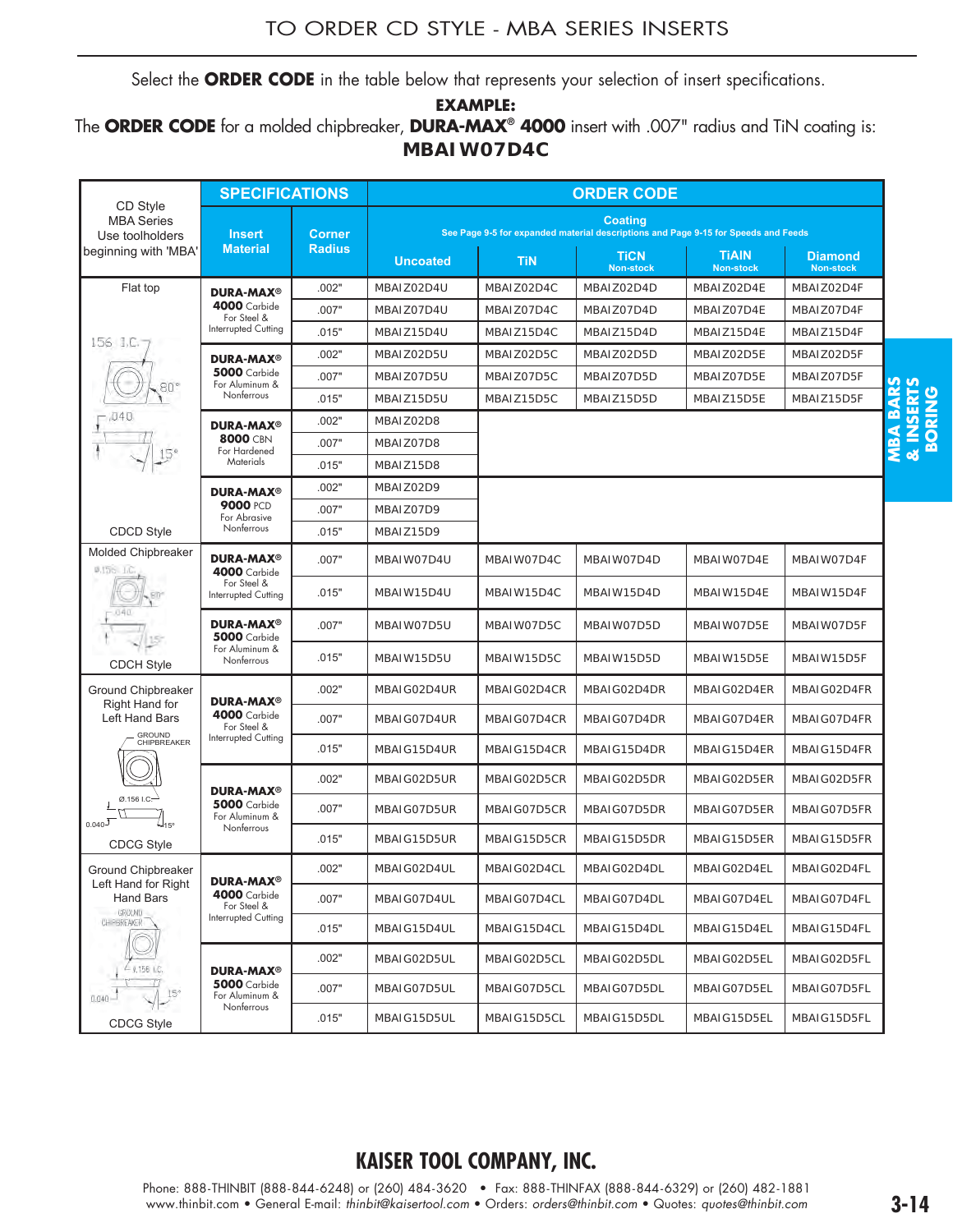Select the **ORDER CODE** in the table below that represents your selection of tool specifications.

**EXAMPLE:**

The **ORDER CODE** for a .300" minimum bore, right hand, heavy metal, .500" shank step bar is: **MBBH355030R150**





|                                                                             |                               |                                                                                  |             |                     | <b>TOOL SPECIFICATIONS</b> |                |               |                               | <b>ORDER CODE</b>                          |                 |                          |
|-----------------------------------------------------------------------------|-------------------------------|----------------------------------------------------------------------------------|-------------|---------------------|----------------------------|----------------|---------------|-------------------------------|--------------------------------------------|-----------------|--------------------------|
|                                                                             | <b>Minimum</b><br><b>Bore</b> | <b>Material</b>                                                                  |             | <b>Bar Diameter</b> | Length                     |                | Lead<br>Angle | 'K'<br>Angle                  | <b>Boring Bar</b>                          |                 | <b>Replacement Parts</b> |
|                                                                             | 'B'                           |                                                                                  | 'F'         | 'A'                 | 'E'                        | 'ס'            | 'C'           | 'K'                           |                                            |                 |                          |
| $.160"$ I.C.                                                                | With .007"<br>radius insert   | <b>Extension Ratios:</b><br>Steel: 4 x ø<br>Heavy Metal: 6 x ø<br>Carbide: 8 x ø | <b>Neck</b> | <b>Shank</b>        | <b>Neck</b>                | <b>Overall</b> |               | <b>See</b><br>Page<br>$3 - 2$ | <b>Includes Screw and</b><br><b>Wrench</b> | <b>Screw</b>    | <b>Wrench</b>            |
|                                                                             |                               |                                                                                  |             | .187"               | ---                        | 3.500"         | $0^{\circ}$   | $17^\circ$                    | MBBS101827R                                |                 |                          |
|                                                                             |                               | Steel                                                                            |             | .187"               | ---                        | 3.500"         | $5^{\circ}$   | $17^\circ$                    | MBBS151827R                                |                 |                          |
|                                                                             |                               |                                                                                  | .187"       | .500"               | 1.000"                     | 3.000"         | $5^{\circ}$   | $17^\circ$                    | MBBS355027R100                             |                 |                          |
|                                                                             | .270"                         |                                                                                  | .187"       |                     | ---                        | 3.976"         | $0^{\circ}$   | $17^\circ$                    | MBBH101827R                                | F22             | W11                      |
|                                                                             |                               | Heavy<br>Metal                                                                   |             | .187"               | ---                        | 3.976"         | $5^{\circ}$   | $17^\circ$                    | MBBH151827R                                |                 |                          |
|                                                                             |                               |                                                                                  | .187"       | .500"               | 1.125"                     | 3.965"         | $5^{\circ}$   | $17^\circ$                    | MBBH355027R112                             |                 |                          |
|                                                                             |                               | Carbide                                                                          |             | .187"               | $\qquad \qquad \cdots$     | 4.487"         | $5^{\circ}$   | $17^\circ$                    | MBBC151827R                                |                 |                          |
| <b>Right Hand</b>                                                           |                               |                                                                                  |             | .250"               | ---                        | 4.000"         | $0^{\circ}$   | $12^{\circ}$                  | MBBS102530R                                |                 |                          |
| <b>Bars</b>                                                                 |                               |                                                                                  |             | .250"               | ---                        | 4.000"         | $5^{\circ}$   | $12^{\circ}$                  | MBBS152530R                                |                 |                          |
| Use inserts beginning                                                       |                               | <b>Steel</b>                                                                     | .250"       | .500"               | 1.250"                     | 3.000"         | $5^{\circ}$   | $12^{\circ}$                  | MBBS355030R125                             |                 |                          |
| with<br>'MBBIW',                                                            |                               |                                                                                  | .250"       | .625"               | 1.250"                     | 4.000"         | $5^{\circ}$   | $12^{\circ}$                  | MBBS356230R125                             |                 |                          |
| 'MBBIZ',<br>left hand 'MBBIG'                                               | .300"                         |                                                                                  |             | .250"               | ---                        | 3.976"         | $0^{\circ}$   | $12^{\circ}$                  | MBBH102530R                                | F <sub>22</sub> | W11                      |
| inserts and<br>most ANSI 'TD'                                               |                               | Heavy<br>Metal                                                                   |             | .250"               | $\sim$                     | 3.976"         | $5^{\circ}$   | $12^{\circ}$                  | MBBH152530R                                |                 |                          |
| standard inserts                                                            |                               |                                                                                  | .250"       | .500"               | 1.500"                     | 3.981"         | $5^{\circ}$   | $12^{\circ}$                  | MBBH355030R150                             |                 |                          |
|                                                                             |                               | Carbide                                                                          |             | .250"               | $\overline{a}$             | 6.488"         | $5^{\circ}$   | $12^{\circ}$                  | MBBC152530R                                |                 |                          |
|                                                                             |                               |                                                                                  |             | .313"               | ---                        | 4.000"         | $0^{\circ}$   | $8^{\circ}$                   | MBBS103135R                                |                 |                          |
|                                                                             |                               | Steel                                                                            |             | .313"               | ---                        | 4.000"         | $5^{\circ}$   | $8^{\circ}$                   | MBBS153135R                                |                 |                          |
|                                                                             |                               |                                                                                  | .313"       | .500"               | 1.000"                     | 3.000"         | $5^{\circ}$   | $8^{\circ}$                   | MBBS355035R100                             |                 |                          |
|                                                                             | .350"                         |                                                                                  |             | .313"               | ---                        | 5.500"         | $0^{\circ}$   | $8^{\circ}$                   | MBBH103135R                                | F <sub>22</sub> | W11                      |
|                                                                             |                               | Heavy                                                                            |             | .313"               | $\overline{\phantom{a}}$   | 5.500"         | $5^{\circ}$   | $8^{\circ}$                   | MBBH153135R                                |                 |                          |
|                                                                             |                               | Metal                                                                            | .313"       | .500"               | 1.500"                     | 3.981"         | $5^{\circ}$   | $8^{\circ}$                   | MBBH355035R150                             |                 |                          |
|                                                                             |                               | Carbide                                                                          |             | .313"               | ---                        | 6.483"         | $5^{\circ}$   | $8^{\circ}$                   | MBBC153135R                                |                 |                          |
| Left Hand                                                                   | .270"                         | Steel                                                                            |             | .187"               | $\qquad \qquad -\qquad$    | 3.500"         | $5^{\circ}$   | $17^\circ$                    | MBBS151827L                                |                 |                          |
| <b>Bars</b><br>Use inserts beginning<br>with                                | .300"                         | Steel                                                                            |             | .250"               | $\qquad \qquad -\qquad$    | 4.000"         | $5^{\circ}$   | $12^{\circ}$                  | MBBS152530L                                | F22             | W11                      |
| 'MBBIW',<br>'MBBIZ',<br>right hand 'MBBIG'<br>inserts and<br>most ANSI 'TD' | .350"                         | Steel                                                                            |             | .313"               | $\qquad \qquad -\qquad$    | 4.000"         | $5^{\circ}$   | $8^{\circ}$                   | MBBS153135L                                |                 |                          |
| standard inserts                                                            |                               | Heavy<br>Metal                                                                   |             | .313"               | $\qquad \qquad -\qquad$    | 5.500"         | $5^{\circ}$   | $8^{\circ}$                   | MBBH153135L                                |                 |                          |

#### **KAISER TOOL COMPANY, INC.**

Phone: 888-THINBIT (888-844-6248) or (260) 484-3620 • Fax: 888-THINFAX (888-844-6329) or (260) 482-1881 **3-15** www.thinbit.com • General E-mail: *thinbit@kaisertool.com* • Orders: *orders@thinbit.com* • Quotes: *quotes@thinbit.com*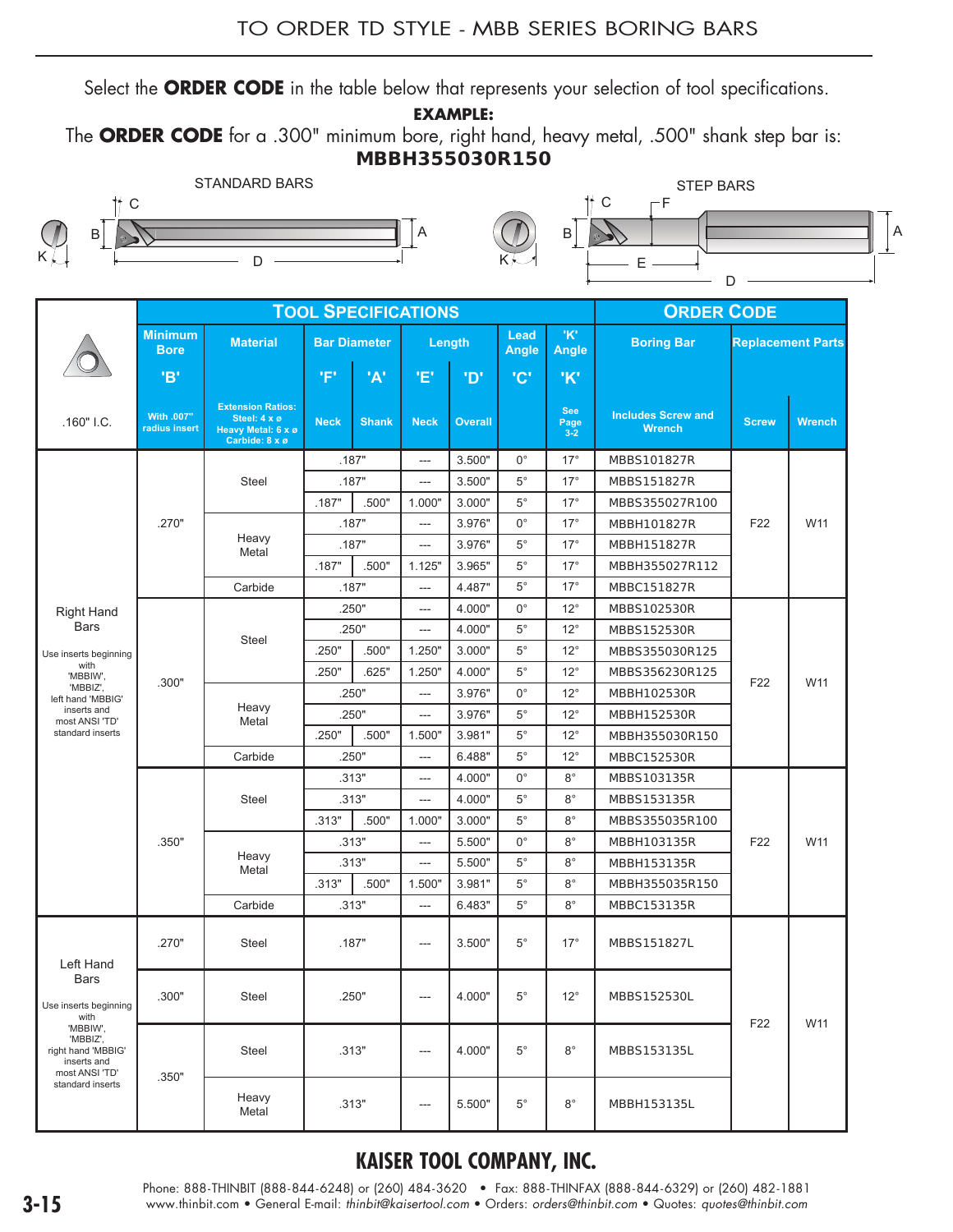Select the **ORDER CODE** in the table below that represents your selection of insert specifications.

**EXAMPLE:** 

#### The **ORDER CODE** for a molded chipbreaker, **DURA-MAX® 4000** insert with .007" radius and TiN coating is: **MBBIW07D4C**

|                                                         | <b>SPECIFICATIONS</b>                              |               |                                                                                                                                                                                                                               |             | <b>ORDER CODE</b>                                                                                    |                                  |                                    |                                            |
|---------------------------------------------------------|----------------------------------------------------|---------------|-------------------------------------------------------------------------------------------------------------------------------------------------------------------------------------------------------------------------------|-------------|------------------------------------------------------------------------------------------------------|----------------------------------|------------------------------------|--------------------------------------------|
| <b>TD Style</b><br><b>MBB</b> Series<br>Use toolholders | <b>Insert</b>                                      | <b>Corner</b> |                                                                                                                                                                                                                               |             | <b>Coating</b><br>See Page 9-5 for expanded material descriptions and Page 9-15 for Speeds and Feeds |                                  |                                    |                                            |
| beginning with 'MBB'                                    | <b>Material</b>                                    | <b>Radius</b> | <b>Uncoated</b>                                                                                                                                                                                                               | <b>TiN</b>  | <b>TiCN</b><br><b>Non-stock</b>                                                                      | <b>TIAIN</b><br><b>Non-stock</b> | <b>Diamond</b><br><b>Non-stock</b> |                                            |
| Flat top                                                | <b>DURA-MAX<sup>®</sup></b>                        | .002"         | MBBIZ02D3U                                                                                                                                                                                                                    | MBBIZ02D3C  | MBBIZ02D3D                                                                                           | MBBIZ02D3E                       | MBBIZ02D3F                         |                                            |
|                                                         | 3000/4000                                          | .007"         | MBBIZ07D3U                                                                                                                                                                                                                    | MBBIZ07D3C  | MBBIZ07D3D                                                                                           | MBBIZ07D3E                       | MBBIZ07D3F                         |                                            |
|                                                         | Carbide*<br>For Steel &                            | .015"         | MBBIZ15D3U                                                                                                                                                                                                                    | MBBIZ15D3C  | MBBIZ15D3D                                                                                           | MBBIZ15D3E                       | MBBIZ15D3F                         |                                            |
|                                                         | Interrupted Cutting                                | .031"         | MBBIZ31D3U                                                                                                                                                                                                                    | MBBIZ31D3C  | MBBIZ31D3D                                                                                           | MBBIZ31D3E                       | MBBIZ31D3F                         |                                            |
| $0.160$ $10 -$                                          |                                                    | .002"         | MBBIZ02D5U                                                                                                                                                                                                                    | MBBIZ02D5C  | MBBIZ02D5D                                                                                           | MBBIZ02D5E                       | MBBIZ02D5F                         |                                            |
|                                                         | <b>DURA-MAX<sup>®</sup></b><br><b>5000 Carbide</b> | .007"         | MBBIZ07D5U                                                                                                                                                                                                                    | MBBIZ07D5C  | MBBIZ07D5D                                                                                           | MBBIZ07D5E                       | MBBIZ07D5F                         | <b>BARS</b><br><b>A INSERTS<br/>BORING</b> |
|                                                         | For Aluminum &<br>Nonferrous                       | .015"         | MBBIZ15D5U                                                                                                                                                                                                                    | MBBIZ15D5C  | MBBIZ15D5D                                                                                           | MBBIZ15D5E                       | MBBIZ15D5F                         |                                            |
|                                                         |                                                    | .031"         | MBBIZ31D5U                                                                                                                                                                                                                    | MBBIZ31D5C  | MBBIZ31D5D                                                                                           | MBBIZ31D5E                       | MBBIZ31D5F                         |                                            |
| .047                                                    | DURA-MAX <sup>®</sup>                              | .002"         | MBBIZ02D8                                                                                                                                                                                                                     |             |                                                                                                      |                                  |                                    | MBB                                        |
|                                                         | <b>8000 CBN</b>                                    | .007"         | MBBIZ07D8                                                                                                                                                                                                                     |             |                                                                                                      |                                  |                                    |                                            |
|                                                         | For Hardened<br><b>Materials</b>                   | .015"         | MBBIZ15D8                                                                                                                                                                                                                     |             |                                                                                                      |                                  |                                    |                                            |
|                                                         |                                                    | .031"         | MBBIZ31D8                                                                                                                                                                                                                     |             |                                                                                                      |                                  |                                    |                                            |
|                                                         | <b>DURA-MAX<sup>®</sup></b>                        | .002"         | MBBIZ02D9                                                                                                                                                                                                                     |             |                                                                                                      |                                  |                                    |                                            |
|                                                         | <b>9000 PCD</b>                                    | .007"         | MBBIZ07D9                                                                                                                                                                                                                     |             |                                                                                                      |                                  |                                    |                                            |
|                                                         | For Abrasive<br>Nonferrous                         | .015"         | MBBIZ15D9                                                                                                                                                                                                                     |             |                                                                                                      |                                  |                                    |                                            |
| <b>TDAB Style</b>                                       |                                                    | .031"         | MBBIZ31D9                                                                                                                                                                                                                     |             |                                                                                                      |                                  |                                    |                                            |
| <b>Molded Chipbreaker</b>                               | DURA-MAX <sup>®</sup><br><b>4000 Carbide</b>       | .007"         | MBBIW07D4U                                                                                                                                                                                                                    | MBBIW07D4C  | MBBIW07D4D                                                                                           | MBBIW07D4E                       | MBBIW07D4F                         |                                            |
|                                                         | For Steel &<br><b>Interrupted Cutting</b>          | .015"         | MBBIW15D4U                                                                                                                                                                                                                    | MBBIW15D4C  | MBBIW15D4D                                                                                           | MBBIW15D4E                       | MBBIW15D4F                         |                                            |
|                                                         | <b>DURA-MAX<sup>®</sup></b><br><b>5000 Carbide</b> | .007"         | MBBIW07D5U                                                                                                                                                                                                                    | MBBIW07D5C  | MBBIW07D5D                                                                                           | MBBIW07D5E                       | MBBIW07D5F                         |                                            |
| 15°<br><b>TDCH Style</b>                                | For Aluminum &<br>Nonferrous                       | .015"         | MBBIW15D5U                                                                                                                                                                                                                    | MBBIW15D5C  | MBBIW15D5D                                                                                           | MBBIW15D5E                       | MBBIW15D5F                         |                                            |
| Ground Chipbreaker                                      |                                                    | .002"         | MBBIG02D3UR                                                                                                                                                                                                                   | MBBIG02D3CR | MBBIG02D3DR                                                                                          | MBBIG02D3ER                      | MBBIG02D3FR                        |                                            |
| Right Hand for                                          | DURA-MAX <sup>®</sup><br><b>3000 Carbide</b>       | .007"         | MBBIG07D3UR                                                                                                                                                                                                                   | MBBIG07D3CR | MBBIG07D3DR                                                                                          | MBBIG07D3ER                      | MBBIG07D3FR                        |                                            |
| Left Hand Bars<br><b>CROLING</b><br>CHIPERE AVOIN       | For Steel &                                        | .015"         | MBBIG15D3UR                                                                                                                                                                                                                   | MBBIG15D3CR | MBBIG15D3DR                                                                                          | MBBIG15D3ER                      | MBBIG15D3FR                        |                                            |
| 单 160 工厂                                                | <b>Interrupted Cutting</b>                         | .031"         | MBBIG31D3UR                                                                                                                                                                                                                   | MBBIG31D3CR | MBBIG31D3DR                                                                                          | MBBIG31D3ER                      | MBBIG31D3FR                        |                                            |
|                                                         |                                                    | .002"         | MBBIG02D5UR                                                                                                                                                                                                                   | MBBIG02D5CR | MBBIG02D5DR                                                                                          | MBBIG02D5ER                      | MBBIG02D5FR                        |                                            |
|                                                         | <b>DURA-MAX<sup>®</sup></b><br>5000 Carbide        | .007"         | MBBIG07D5UR                                                                                                                                                                                                                   | MBBIG07D5CR | MBBIG07D5DR                                                                                          | MBBIG07D5ER                      | MBBIG07D5FR                        |                                            |
| 图》<br>nown.                                             | For Aluminum &<br>Nonferrous                       | .015"         | MBBIG15D5UR                                                                                                                                                                                                                   | MBBIG15D5CR | MBBIG15D5DR                                                                                          | MBBIG15D5ER                      | MBBIG15D5FR                        |                                            |
| <b>TDCG Style</b>                                       |                                                    | .031"         | MBBIG31D5UR                                                                                                                                                                                                                   | MBBIG31D5CR | MBBIG31D5DR                                                                                          | MBBIG31D5ER                      | MBBIG31D5FR                        |                                            |
| <b>Ground Chipbreaker</b>                               | DURA-MAX <sup>®</sup>                              | .002"         | MBBIG02D3UL                                                                                                                                                                                                                   | MBBIG02D3CL | MBBIG02D3DL                                                                                          | MBBIG02D3EL                      | MBBIG02D3FL                        |                                            |
| Left Hand for<br><b>Right Hand Bars</b>                 | <b>3000 Carbide</b>                                | .007"         | MBBIG07D3UL                                                                                                                                                                                                                   | MBBIG07D3CL | MBBIG07D3DL                                                                                          | MBBIG07D3EL                      | MBBIG07D3FL                        |                                            |
| GROUND<br>CHPBREAKER                                    | For Steel &<br><b>Interrupted Cutting</b>          | .015"         | MBBIG15D3UL                                                                                                                                                                                                                   | MBBIG15D3CL | MBBIG15D3DL                                                                                          | MBBIG15D3EL                      | MBBIG15D3FL                        |                                            |
| $-0.160, 1.0$                                           |                                                    | .031"         | MBBIG31D3UL                                                                                                                                                                                                                   | MBBIG31D3CL | MBBIG31D3DL                                                                                          | MBBIG31D3EL                      | MBBIG31D3FL                        |                                            |
|                                                         | <b>DURA-MAX®</b>                                   | .002"         | MBBIG02D5UL                                                                                                                                                                                                                   | MBBIG02D5CL | MBBIG02D5DL                                                                                          | MBBIG02D5EL                      | MBBIG02D5FL                        |                                            |
|                                                         | <b>5000 Carbide</b>                                | .007"         | MBBIG07D5UL                                                                                                                                                                                                                   | MBBIG07D5CL | MBBIG07D5DL                                                                                          | MBBIG07D5EL                      | MBBIG07D5FL                        |                                            |
| 1-047                                                   | For Aluminum &<br>Nonferrous                       | .015"         | MBBIG15D5UL                                                                                                                                                                                                                   | MBBIG15D5CL | MBBIG15D5DL                                                                                          | MBBIG15D5EL                      | MBBIG15D5FL                        |                                            |
| <b>TDCG Style</b>                                       |                                                    | .031"         | MBBIG31D5UL                                                                                                                                                                                                                   | MBBIG31D5CL | MBBIG31D5DL                                                                                          | MBBIG31D5EL                      | MBBIG31D5FL                        |                                            |
|                                                         |                                                    |               | * For some details, DURA-MAX <sup>®</sup> 4000 may be substituted.<br><b>KAISER TOOL COMPANY, INC.</b>                                                                                                                        |             |                                                                                                      |                                  |                                    |                                            |
|                                                         |                                                    |               | Phone: 888-THINBIT (888-844-6248) or (260) 484-3620 • Fax: 888-THINFAX (888-844-6329) or (260) 482-1881<br>www.thinbit.com • General E-mail: thinbit@kaisertool.com • Orders: orders@thinbit.com • Quotes: quotes@thinbit.com |             |                                                                                                      |                                  |                                    | $3 - 16$                                   |

# **KAISER TOOL COMPANY, INC.**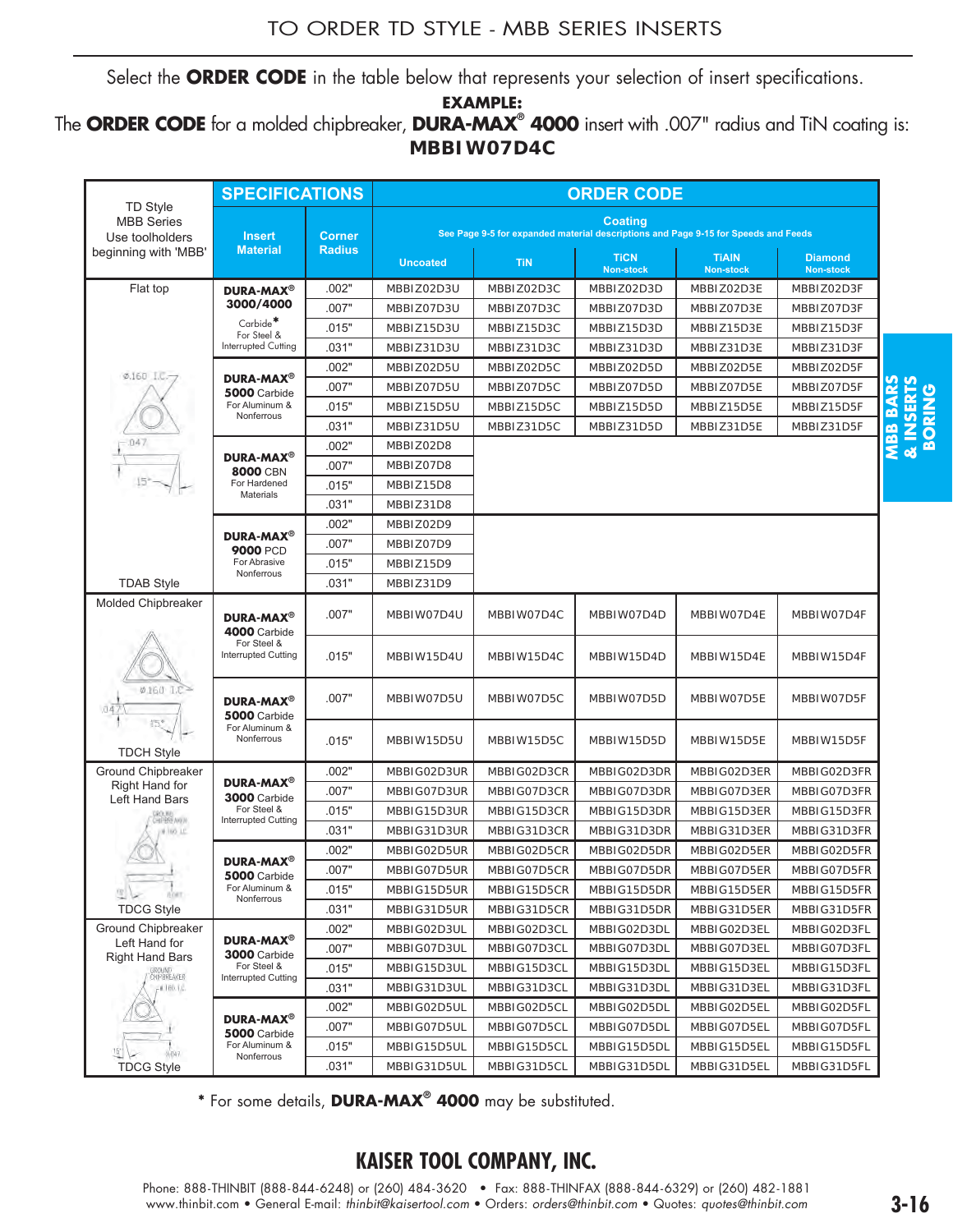Select the **ORDER CODE** in the table below that represents your selection of tool specifications.

**EXAMPLE:** 

The **ORDER CODE** for a .430" minimum bore, right hand, steel, .375" shank is: **MBCS153743R**



|                                                                                                                                                              |                               |                                                                                  |             |                     | <b>TOOL SPECIFICATIONS</b> |                |               |                        | <b>ORDER CODE</b>                          |              |                          |
|--------------------------------------------------------------------------------------------------------------------------------------------------------------|-------------------------------|----------------------------------------------------------------------------------|-------------|---------------------|----------------------------|----------------|---------------|------------------------|--------------------------------------------|--------------|--------------------------|
|                                                                                                                                                              | <b>Minimum</b><br><b>Bore</b> | <b>Material</b>                                                                  |             | <b>Bar Diameter</b> |                            | Length         | Lead<br>Angle | 'K'<br><b>Angle</b>    | <b>Boring Bar</b>                          |              | <b>Replacement Parts</b> |
|                                                                                                                                                              | 'B'                           |                                                                                  | 'F'         | 'A'                 | 'E'                        | <b>'D'</b>     | 'C'           | 'K'                    |                                            |              |                          |
| .250" I.C.                                                                                                                                                   | With .007"<br>radius insert   | <b>Extension Ratios:</b><br>Steel: 4 x ø<br>Heavy Metal: 6 x ø<br>Carbide: 8 x ø | <b>Neck</b> | <b>Shank</b>        | <b>Neck</b>                | <b>Overall</b> |               | see<br>page<br>$3 - 2$ | <b>Includes Screw and</b><br><b>Wrench</b> | <b>Screw</b> | <b>Wrench</b>            |
|                                                                                                                                                              |                               |                                                                                  |             | .375"               | ---                        | 5.500"         | $0^{\circ}$   | $8^{\circ}$            | MBCS103743R                                |              |                          |
|                                                                                                                                                              |                               | Steel                                                                            |             | .375"               | ---                        | 5.500"         | $5^{\circ}$   | $8^{\circ}$            | <b>MBCS153743R</b>                         |              |                          |
|                                                                                                                                                              | .430"                         |                                                                                  | .375"       | .750"               | 1.125"                     | 4.000"         | $5^{\circ}$   | $8^{\circ}$            | MBCS357543R112                             | F31          | W31                      |
| <b>Right Hand</b>                                                                                                                                            |                               | Heavy                                                                            |             | .375"               | ---                        | 5.500"         | $5^{\circ}$   | $8^{\circ}$            | MBCH153743R                                |              |                          |
| <b>Bars</b>                                                                                                                                                  |                               | Metal                                                                            | .375"       | .500"               | 2.250"                     | 3.988"         | $5^{\circ}$   | $8^{\circ}$            | MBCH355043R225                             |              |                          |
|                                                                                                                                                              |                               | Carbide                                                                          |             | .375"               | $---$                      | 6.783"         | $5^{\circ}$   | $8^{\circ}$            | MBCC153743R                                |              |                          |
|                                                                                                                                                              |                               | <b>Steel</b>                                                                     |             | .500"               | ---                        | 5.500"         | $5^{\circ}$   | $2^{\circ}$            | <b>MBCS155056R</b>                         |              |                          |
| Use inserts<br>beginning with<br>'MBCIW',                                                                                                                    | .560"                         |                                                                                  | .500"       | .625"               | 1.500"                     | 4.000"         | $5^\circ$     | $2^{\circ}$            | MBCS356256R150                             | F31          | W31                      |
| 'MBCIZ',<br>left hand 'MBCIG'<br>inserts and                                                                                                                 |                               | Heavy<br>Metal                                                                   |             | .500"               | ---                        | 5.500"         | $5^{\circ}$   | $2^{\circ}$            | <b>MBCH155056R</b>                         |              |                          |
| most ANSI 'TP'<br>standard inserts                                                                                                                           |                               | Carbide                                                                          |             | .500"               | ---                        | 6.769"         | $5^{\circ}$   | $2^{\circ}$            | MBCC155056R                                |              |                          |
|                                                                                                                                                              | .680"                         | <b>Steel</b>                                                                     |             | .625"               | ---                        | 5.500"         | $5^\circ$     | $2^{\circ}$            | MBCS156268R                                | F31          | W31                      |
| Left Hand<br><b>Bars</b><br>Use inserts<br>beginning with<br>'MBCIW',<br>'MBCIZ',<br>right hand 'MBCIG'<br>inserts and<br>most ANSI 'TP'<br>standard inserts | .430"                         | <b>Steel</b>                                                                     |             | .375"               | ---                        | 5.500"         | $5^\circ$     | $8^{\circ}$            | MBCS153743L                                | F31          | W31                      |

### **KAISER TOOL COMPANY, INC.**

Phone: 888-THINBIT (888-844-6248) or (260) 484-3620 • Fax: 888-THINFAX (888-844-6329) or (260) 482-1881 **3-17** www.thinbit.com • General E-mail: *thinbit@kaisertool.com* • Orders: *orders@thinbit.com* • Quotes: *quotes@thinbit.com*